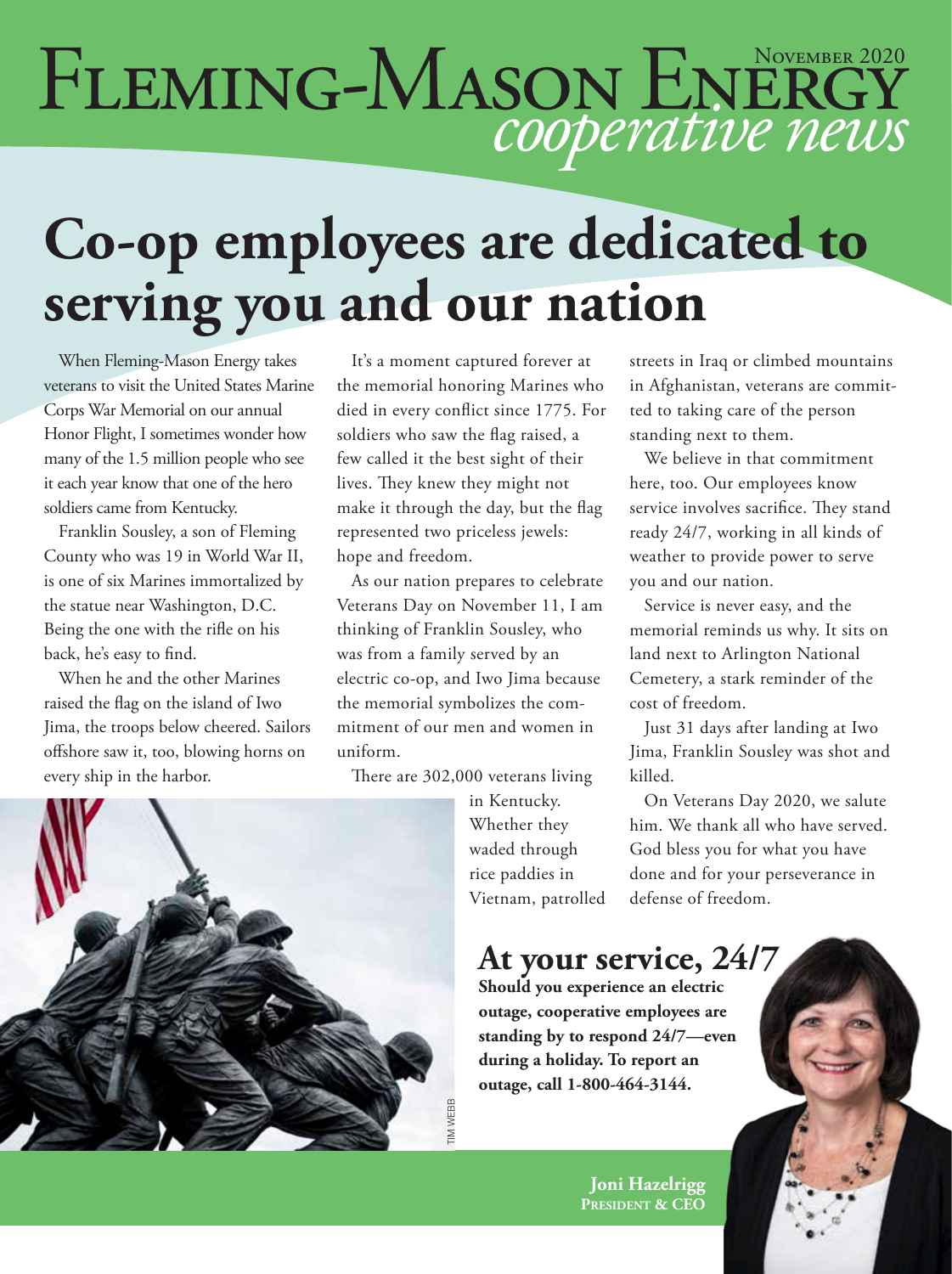

A Touchstone Energy<sup>®</sup> Cooperative

Contact us: In Fleming County:  $(606)$  845.2661

Other Counties: (800) 464.3144

Hours:  $7:30$  A.M.  $-4:30$  P.M.

Editor Lori K. Ulrich President & CEO Joni Hazelrigg

Board of Directors Lonnie Vice CHAIRMAN

> Tom Saunders Vice Chairman

Dina Gooding Secretary treasurer

Other Directors Timothy S. Eldridge Rick Hord John M. Roe Regina Rose

> Attorneys Marvin Suit Earl Rogers III

Follow us on: **Rounded square** Only use blue and/or white. For more details check out our Brand Guidelines.

## **Holiday tips come in extra handy during tough times**

Maybe you put the housekeeper who used to help you clean up every week or once a month on permanent vacation. You've probably been skipping your regular haircuts and have started doing your own pedicures. And you haven't been to the gym—or seen your trainer—in months.

You're not the only one.

The people who used to take such good care of you probably miss you more than you miss them—and that's a lot—but for a different reason.

Because you're not paying for appointments or offering tips, they're struggling from the loss of income.

This holiday season, don't just remember the people who are taking care of you and your family now. Remember the ones who used to and show them your gratitude for their



years of service by tucking a generous tip into a Christmas card. Or send a gift card for a local business to help your caretakers with their holiday shopping. Drop off a big turkey before Thanksgiving or leave a stocking stuffed with gift cards on the front porch of someone you used to count on to help you keep your home and your appearance in order.

These people are your neighbors and have become your friends over the years. Even if you're struggling during these tough times, too, let them know that you haven't forgotten about them.

And take care of those who are doing double-duty these days to deliver the extra packages you've been ordering since you've stopped shopping in stores as often. Offer a small holiday bonus to delivery drivers.

And even though you might be working at home instead of in the office, the administrative staff you rely on—and who typically get a big thankyou tip from the staff at the holidays—are still working on your behalf. Don't let out of sight, out of mind stop you from showing your appreciation for their virtual help.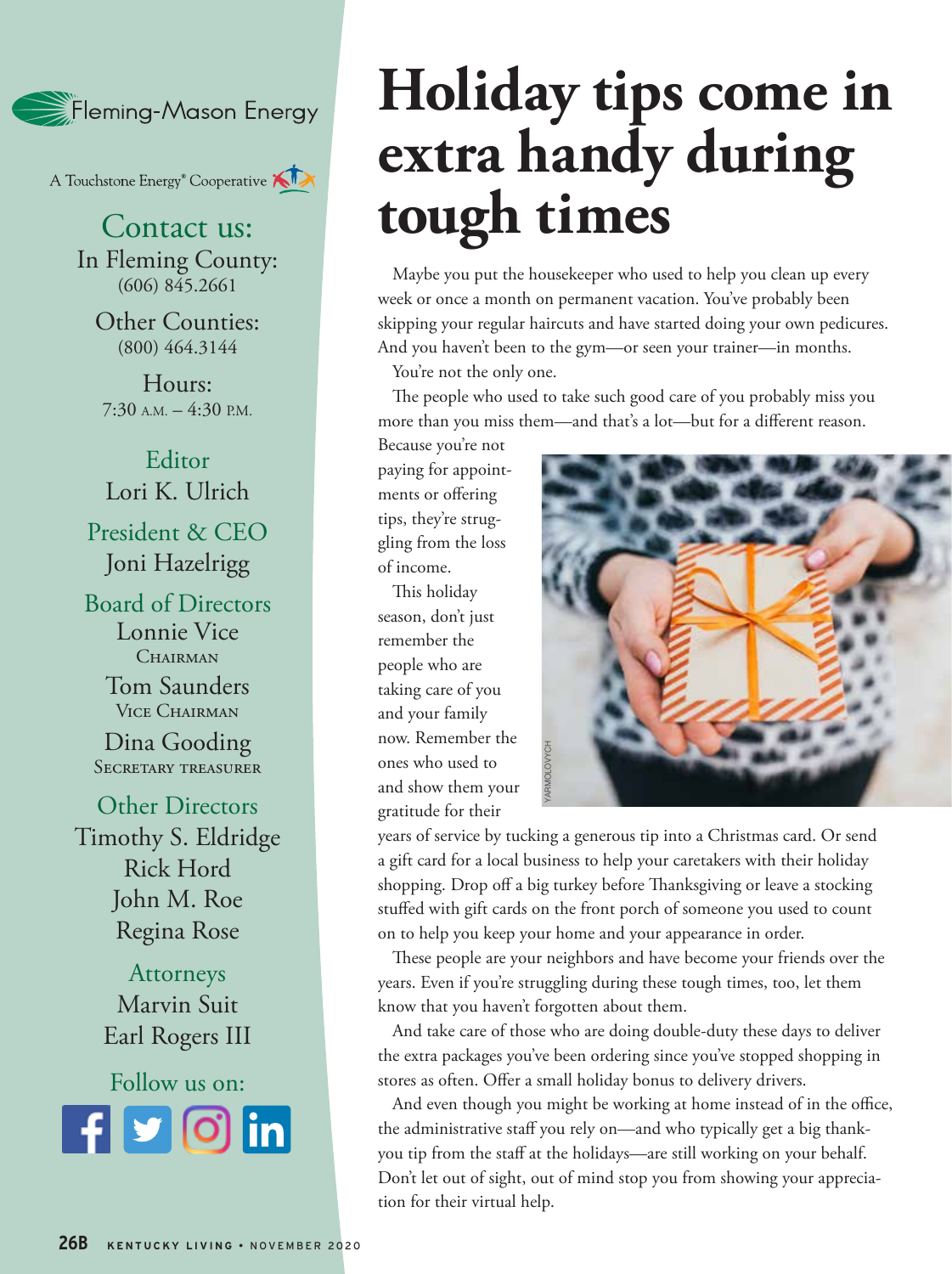### *Take the brrr out of winter* **Warm up with these ideas before it gets cold**

When temperatures drop, your monthly electric bill usually starts to climb. There's no need to panic, though. Fleming-Mason Energy can help take the brrr out of winter with a more energy-efficient home. Grab a cup of coffee and mull over these ideas and attractive incentives.

**Deal with the ducts.** 

Improve the efficiency of your heating system dramatically by sealing leaky air ducts. By applying a substance called mastic with a paint brush to every duct seam, you'll plug the leaks. You can buy mastic from companies that sell wholesale to heating contractors.

**Virtual Energy Assessment.** Take the guesswork out of electricity use with a Virtual Energy Assessment. This free digital tool performs custom audits and identifies ways to save electricity. Learn more at www.fme.coop under the "Efficiency" tab.

**Make the switch.** Are you heating with an inefficient, costly electric furnace, baseboard heat or ceiling cable heat? Homeowners who replace an outdated heating system with a qualifying high-efficiency heat pump can receive up to \$750 as an incentive.

**SimpleSaver Thermostat Program.**  Connected thermostats make it easy to manage your home's energy use.



*Energy urges consumer-members to seal air leaks or take advantage of other programs to save electricity and money. Learn more at www. togetherwesaveKY.coop.*

Enroll a qualifying Wi-Fi thermostat in the program to receive \$10 per thermostat (up to two thermostats). If you purchased your thermostat on or after March 2, 2019, you may be eligible for an additional \$100 per thermostat. You can also earn an additional yearly \$20 in credits at the end of the summer season for participating. Details online at www. enrollmythermostat.com/simplesaver.

**SimpleSaver AC.** This program is another way that we are working to keep your electricity affordable and our environment healthy. We will pay you up to \$20 annually for each central air conditioner you enroll, and you will receive those bill credits each and every year you remain in the program. Plus, you may receive a sign-on bonus of up to \$20. With SimpleSaver, being energy smart pays. Just call (800) 305-5493 or go to www.simplesaver.coop.

### UNDERSTANDING YOUR HOME'S ELECTRICAL **SAFETY**

**Understanding how your home's electrical system functions is important not only to keep it properly maintained, but for your safety if a problem arises.**

If your electricity short circuits or an overload shuts down power, your service panel is where you restore the flow. It is your responsibility to make sure no circuits are overloaded. A general rule is to have only one big ticket item on a circuit. This means you would not put your refrigerator and washing machine on the same circuit. If your circuits frequently overload, it may be time to contact an electrician to add more circuits to your service panel.